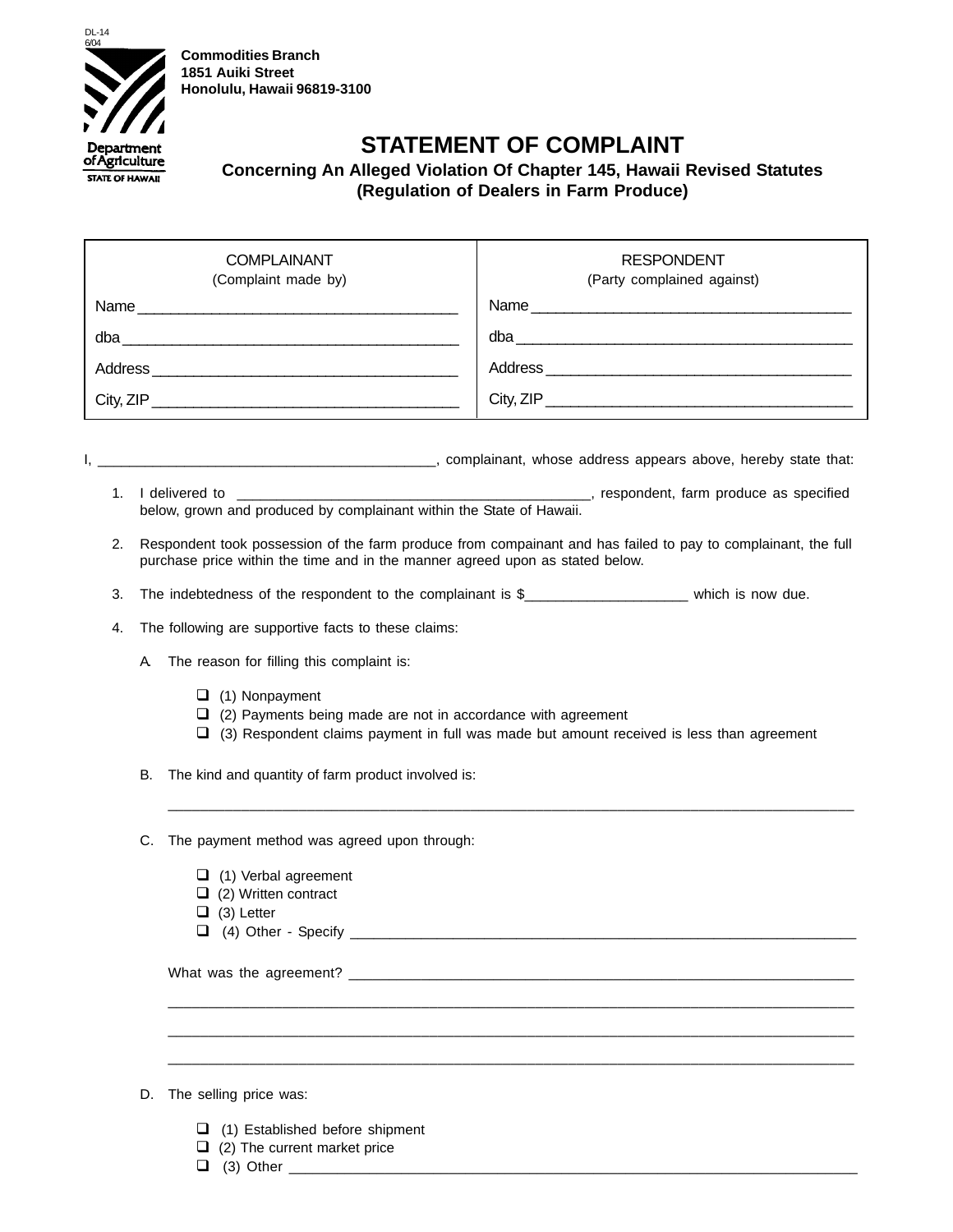|  | Е. |  | The payment method agreed upon was: |  |  |  |  |
|--|----|--|-------------------------------------|--|--|--|--|
|--|----|--|-------------------------------------|--|--|--|--|

- (1) Cash on receipt of product
- $\Box$  (2) Cash within 30 days
- (3) Consignment sale
- (4) Others Specify \_\_\_\_\_\_\_\_\_\_\_\_\_\_\_\_\_\_\_\_\_\_\_\_\_\_\_\_\_\_\_\_\_\_\_\_\_\_\_\_\_\_\_\_\_\_\_\_\_\_\_\_\_\_\_\_\_\_\_\_\_\_\_\_\_\_\_\_\_\_\_\_

F. The last payment was received on: Date \_\_\_\_\_\_\_\_\_\_\_\_\_\_\_\_\_\_\_\_\_\_\_\_\_\_\_\_\_\_ Amount \_\_\_\_\_\_\_\_\_\_\_\_\_\_\_\_\_\_\_\_\_\_

G. The amount of the claim was determined as follows:

|                                                                                                     | <b>Product</b>                                                  | <b>Price</b>                          |       |                      |
|-----------------------------------------------------------------------------------------------------|-----------------------------------------------------------------|---------------------------------------|-------|----------------------|
| of                                                                                                  | @                                                               | _____________________                 | $\!=$ |                      |
| οf                                                                                                  | @                                                               | <u> La Carlo de la Carlo de la Ca</u> | $=$   | $S$ ________________ |
| of                                                                                                  | $^\circledR$<br><u> 1950 - Johann John Harrison, martin a</u>   |                                       | $\!=$ | $\mathbb{S}$         |
|                                                                                                     | Total value of sales                                            |                                       |       | \$                   |
|                                                                                                     | Total interest $(\mathbb{Q}_{\text{max}})$ % per $\text{max}$ ) |                                       | ÷     | $\frac{1}{2}$        |
|                                                                                                     | Payments to principal                                           |                                       |       | $\sim$               |
|                                                                                                     | Payments to interest                                            |                                       |       |                      |
|                                                                                                     | Total Claim (same as line 3)                                    |                                       |       |                      |
|                                                                                                     |                                                                 |                                       |       |                      |
|                                                                                                     |                                                                 |                                       |       |                      |
|                                                                                                     |                                                                 |                                       |       |                      |
| The quantity in each shipment was:<br>(1) Specified by respondent<br>⊔<br>(2) Unspecified<br>⊔<br>ப |                                                                 |                                       |       |                      |
|                                                                                                     |                                                                 |                                       |       |                      |
|                                                                                                     |                                                                 |                                       |       |                      |
|                                                                                                     |                                                                 |                                       |       |                      |

K. Give a brief statement or list the attempts you have made to resolve your claim against the respondent. (Indicate the personal visits made, calls made, letters written, invoices mailed, etc. Indicate statements and promises made to you by the respondent.)